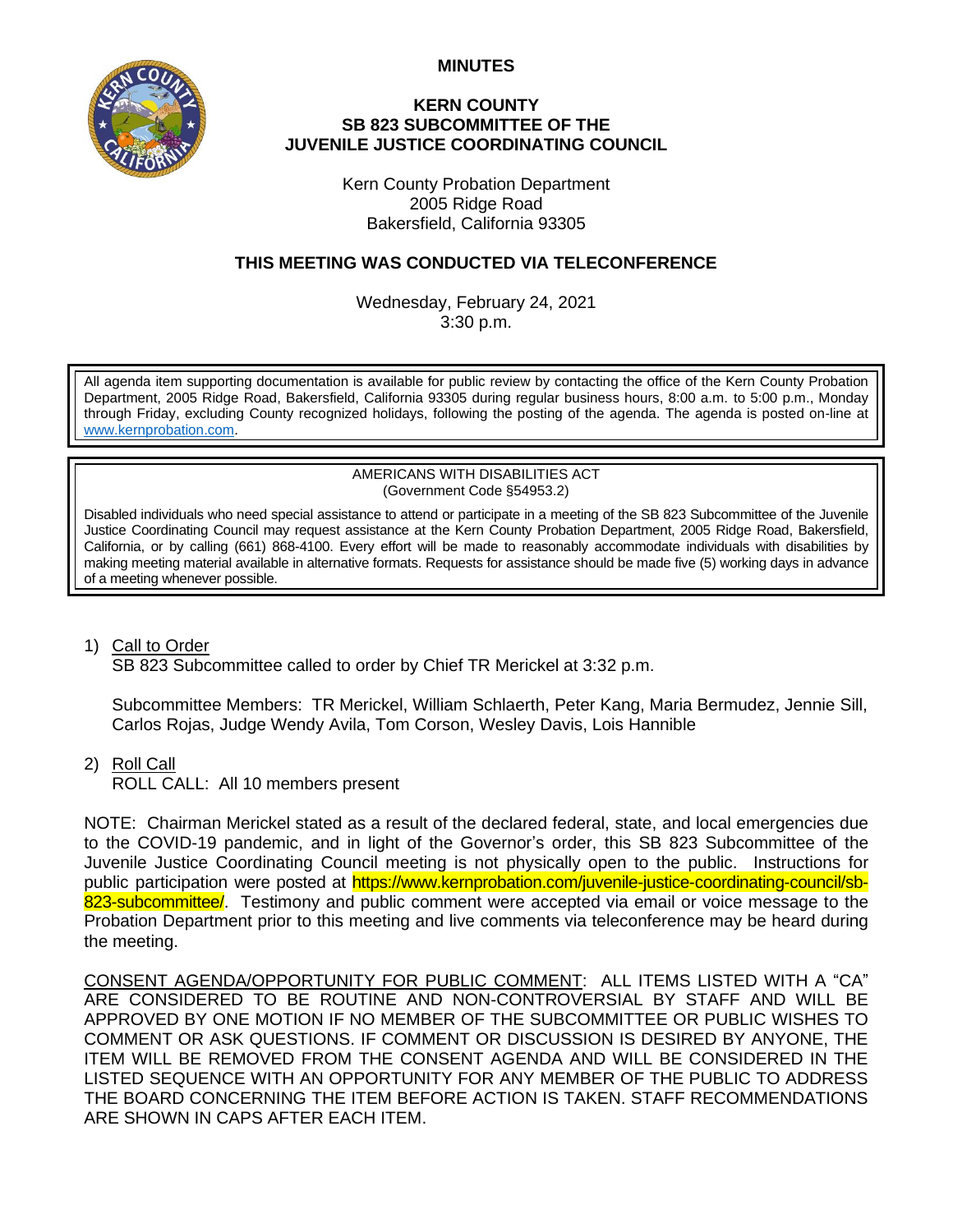3) Introductions

INTRODUCTIONS WERE HEARD

4) Public Comment

This portion of the meeting is reserved for persons to address the Subcommittee on any matter not on this agenda but under the jurisdiction of the Subcommittee. Subcommittee members may respond briefly to statements made or questions posed. They may ask a question for clarification, make a referral to staff for factual information or request staff to report back to the Subcommittee at a later meeting. SPEAKERS ARE LIMITED TO TWO MINUTES. PLEASE STATE AND SPELL YOUR NAME FOR THE RECORD BEFORE MAKING YOUR PRESENTATION. THANK YOU.

UCEDRAH OSBY, PRESIDENT OF ALL OF US OR NONE BAKERSFIELD, HEARD REGARDING REQUEST TO BE INVOLVED IN THE SUBCOMMITTEE.

5) Chairperson's Report (Chief Merickel) General update (Fiscal Impact: None) -

CHIEF MERICKEL THANKED ALL SUBCOMMITTEE MEMBERS AND MEMBERS OF THE PUBLIC FOR THEIR PARTICIPATION ON THE SUBCOMMITTEE.

6) Background and Purpose of SB 823 and Subcommittee

PRESENTATION MADE BY CHIEF MERICKEL; DOCUMENTS SHARED AND DISCUSSED: SENATE BILL 823; PROPOSED TRAILER BILLS; SB 823 OVERVIEW HANDOUT; WIC 707(B) OFFENSES HANDOUT; AND PROBATION DEPARTMENT CONTINUUM OF SERVICES HANDOUT. SB 823 CREATES A SUBCOMMITTEE OF THE JUVENILE JUSTICE COORDINATING COUNCIL AND JOB OF SUBCOMMITTEE IS TO DEVELOP AND SUBMIT PLAN TO BOARD OF SUPERVISORS BY MAY 1, 2021 TO RECEIVE FUNDING. THEN SUBMIT PLAN TO OFFICE OF YOUTH AND COMMUNITY RESTORATION BY JANUARY 1, 2022 AND MAY 1 OF EVERY YEAR THEREAFTER.

DISCUSSION ENSUED.

CARLOS ROJAS HEARD REGARDING HOW MANY STUDENTS AT DJJ HAVE A HIGH SCHOOL DIPLOMA.

UCEDRAH OSBY HEARD REGARDING WHAT COUNTIES ARE BEING CONSIDERED FOR FEMALES AND SEX OFFENDERS.

JOSEPH, ALL OF US OR NONE BAKERSFIELD, HEARD REGARDING WHAT PROGRAMS ARE AVAILABLE FOR YOUTH.

UCEDRAH OSBY HEARD REGARDING SUCCESS RATE OF PROGRAMS AND ABOUT CASES BEING SENT TO ADULT COURT.

7) Review and Discussion of Draft SB 823 Plan

PRESENTATION MADE BY CHIEF MERICKEL; DOCUMENTS SHARED AND DISCUSSED: JUVENILE JUSTICE REALIGNMENT BLOCK GRANT ANNUAL PLAN (DRAFT); AND SB 823 JUVENILE JUSTICE REALIGNMENT PLAN AND FISCAL SUMMARY (DRAFT).